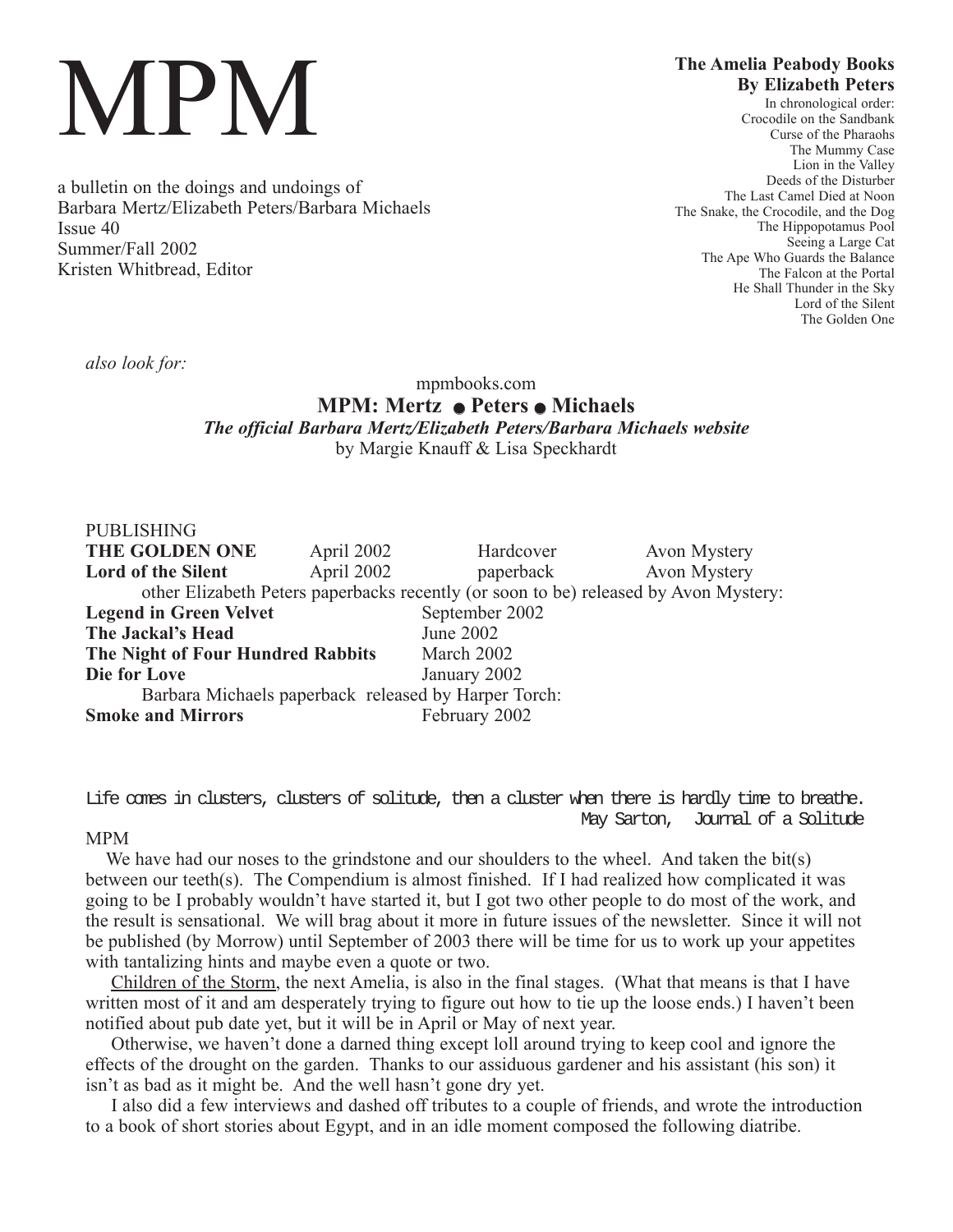I love getting letters from you people and I try to answer most of them. Most of them. Letters I don't answer:

l. Form letters (Dear Famous Author, or an unconvincing variant thereof), asking for an autograph or a signed picture.

2. Letters from schoolchildren who want me to do their homework. You'd be surprised how many of these ill-taught kids request a list of my books or a long bio. That information is readily available, at libraries and on the net. Why should I look it up for them?

3. Letters (often of Type l) asking for a signed book or other contribution for a "worthy cause" which may indeed be worthy, but which is unknown to me.

4. Letters from readers complaining about what I did wrong in the last book and telling me how to write the next one.

5. Letters from total strangers asking me to read their book or manuscript and give them a quote.

Letters I do answer:

l. Requests for autographs from individuals -- "for my mom, a big fan, on Mother's Day" sort of thing. I'll always send a note or sign a book for real readers as opposed to dealers and collectors.

2. Letters asking for a signed book or other contribution from a library, or a cause with which I am in sympathy and which is a registered charity.

3. Letters from schoolchildren who have done their homework and who ask specific questions or just want a note of acknowledgement. I remember fondly one candid youth who told me he hadn't liked the beginning of the book much, because it was pretty slow going, but that it picked up okay by the end. (Yes, he got an answer.)

4. Letters from informed readers who give me fascinating tidbits of information about such matters as how to make kerkedah, or tell me about the experiences of a friend or relative who visited Egypt.

5. Fulsome compliments.

### AMELIA PEABODY'S EGYPT! KDW

"The long-awaited, authoritative and extremely entertaining compendium to the journals of Amelia Peabody Emerson" will include:

### **Contemporary photographs and engravings of places and persons mentioned in the journals, many published here for the first time!**

For these portraits we are indebted to the compendium's designer Dennis Forbes (also editor of *KMT, A Modern Journal of Ancient Egypt*) who conducted an extensive search of the holdings in the Emerson library at the family home in Kent (which was only recently - and very briefly - opened to the public...for a fee). Despite the disappointing and puzzling absence of the original Emerson family photo albums, Mr. Forbes managed to unearth a small cache of photographs and etchings of a number of the individuals the Emersons had the pleasure, and displeasure, to know. Unfortunately, while he was conducting his research, the estate notified him that they had reversed their original decision and were closing their doors to the public. (I think it is worthwhile to mention that they kept the - dare I suggest exorbitant? - fee.) While disappointed at the brevity of contact with the original documents, documents which most certainly would have yielded remarkable revelations had he been allowed to continue his research, he nonetheless has made some astounding discoveries. Just one more reason you will find the compendium to Amelia Peabody's journals to be an "indispensible guide to Victorian Egypt and Egyptology which no one interested in Mrs. Emerson's journals or this period should be without!"

There s a world of difference between truth and facts. Facts can obscure the truth.

Maya Angelou in Brian Lanker,I Dream a World Since MPM won't go to the internet, the internet has come to her.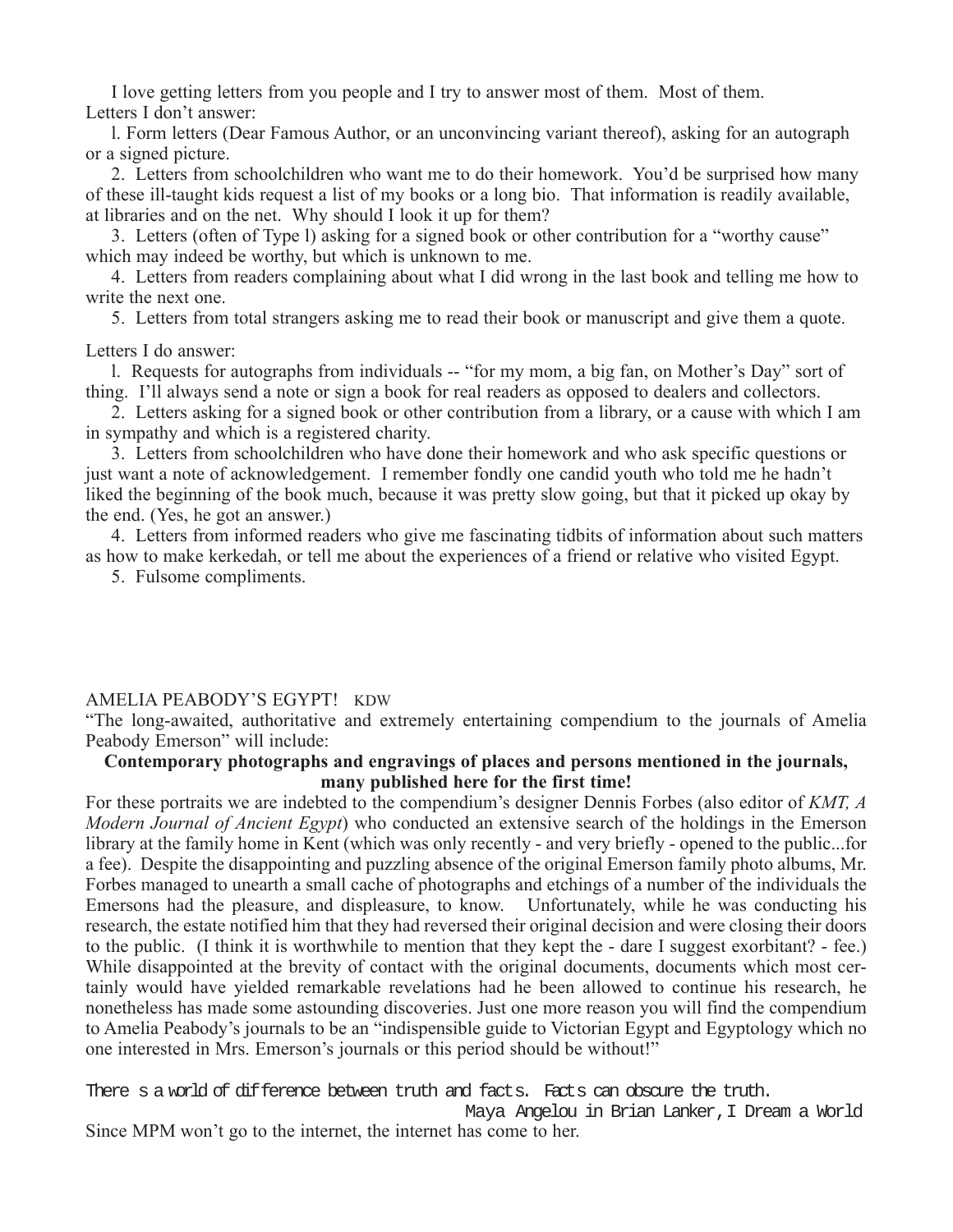Kathy Hedges (on behalf of her Yahoo group discussion pals) has been plying us with questions which we have saved for this newsletter (and for future issues): At the end of The Golden One...Sethos says, "Loving you has not prevented me from loving Margaret as much. You understand, I think." Amelia says, "Yes," and kisses him. I have been maintaining...that "Yes" means "Yes, I understand. Loving Emerson has not prevented me from loving you as much." It's a really subtle, well-done scene, having Amelia and Sethos confess their love for each other but also agree that they are going to remain loyal to the other person in their life. A few other people in the newsgroup see it the same way, but a number of them disagree vehemently. They claim she just kissed Sethos out of sympathy and some of the old attraction. "Amelia would never love anyone but Emerson," "If she said she loved Sethos, he'd dump Margaret in a minute" etc. have been some of the responses. So now we have to resort to the ultimate authority - what did Amelia mean by saying that?

MPM Love, my children, cannot be limited or measured. Loyalty is only one of the many elements that enter into one individual's love for another - but if anyone thinks Amelia is sticking to Emerson solely out of loyalty, s/he hasn't been paying attention. I leave ambiguities because life is ambiguous. What would you guys have to argue about if I spelled everything out?

Kathy Hedges: There seems to be some confusion among people on the Amelia-list as to the nature of Maude and Geoffrey's relationship in "Falcon." A number of people were under the impression that Maude was pregnant when she died, and I said that I thought there was no evidence for this.

Amelia refers to Geoffrey as Maude's "lover," and I assumed she was using the word in its Victorian sense, that they were emotionally attached but not physically so. A number of other people...seem to have assumed that Amelia meant "lover" in the modern sense, and that this was proof that Geoffrey and Maude had gone to bed together.

MPM I don't believe Maude was pregnant and neither did Amelia - tha's why she wanted an autopsy, to quell malicious gossip. She suspected (as do I) that Geoffrey and Maude had been lovers in the physical sense. He was an unscrupulous scoundrel. But we'll never know for sure, will we?

Connie Miller: In your last newsletter you asked what we thought of the cover on the paperback of Lord of the Silent. My first response to it was mystification...what the heck does this blue flower have to do with Egypt? It didn't represent any Egyptian flower I knew of. Then I thought that perhaps it had something to do with the plot. But after reading the book last week, I still had no answers. So in response: I hated the cover and think it showed a decided lack of knowing what they were doing.

MPM The flower is an Egyptian lily (lotus). It doesn't have a darned thing to do with the plot. I wasn't in favor of the cover, but my publisher insisted it would attract new readers. Who am I to object to higher sales? We'll see if that happened. I will always prefer the Egyptian theme covers, which are painted by a marvellous artist named Phill Singer. Check his website if you are interested in purchasing prints or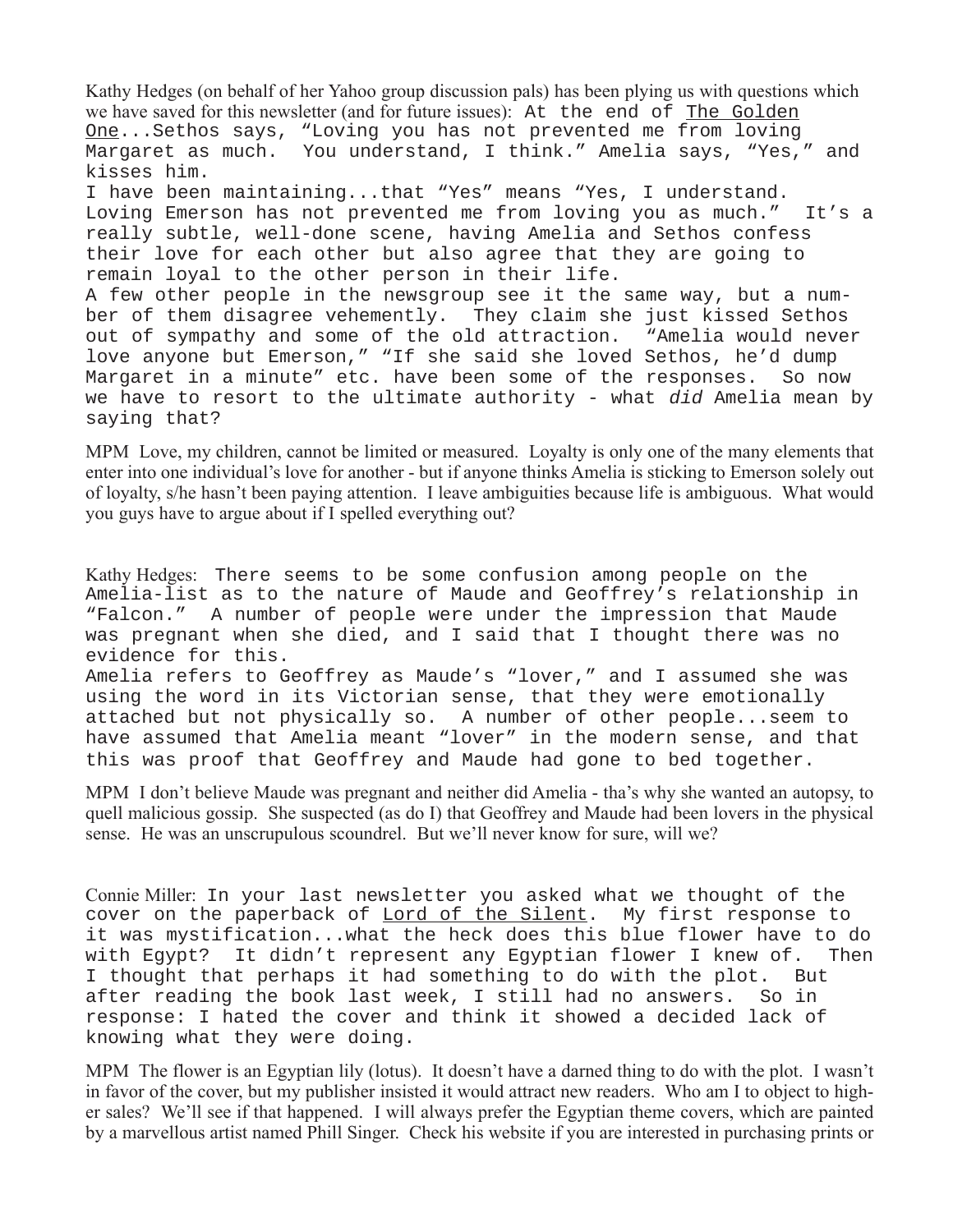originals of any of them: www.psingerart.com

Dorothy Fincher: I have wondered about the similarity between many of the characteristics of Emerson and John McIntire from The Jackals Head. I find it interesting.

MPM How clever of you to notice that McIntire was an early Emerson. I didn't notice it myself until I was checking the galleys for The Jackal's Head - after all, I wrote it over thirty years ago. Our forgetful authors.

KDW Joan DeFato sent us the background information about kerkedah, which MPM drinks while in Egypt and about which we have had some discussion in the newsletter. Kerkedah is made from the blossoms of the Hibiscus sabdariffa plant which was originally native to India and Malaysia. The plant has since naturalized throughout tropical and subtropical climates and is also known as Roselle and Sorrel (the plant Barbara Armistead mentioned that they offer in Panamanian markets at Christmas), in addition to a number of regional names. And yes, Ms. Armistead, it did travel as seeds with the slaves to the New World. The dried blossoms (some varieties are green rather than red) are used in sauces, relishes, beverages, and soups. (It is also used in Red Zinger Tea. In a previous newsletter Henri Hartman mentioned Stash Ruby Mist tea as a substitute - it is likely derived from the same plant as well.) The plant has anti-scorbutic and diuretic properties. Oil extracted from the seeds is used in herbal pharmacology and is often "applied to camel sores," according to Useful Plants of West Tropical Africa. The sap from the leaves is used for external sores. The variation of this plant var. altissima Wester is grown for its hemp-like fiber throughout Africa, Central America, and the Phillipines. In any case, I believe we can safely isolate at least one of the ingredients in Kadija's salve!

MPM We strive to inform as well as entertain.

Elizabeth Edwards asks what the little symbol (Sethos's mark on page 417 of The Golden One) is supposed to signify. She also writes: If you (as I) object to the current fad of verbalizing everything, how about a recent "suicidized"!!

MPM The symbol is supposed to be the horns and sundisc of the goddess. I told my editor it didn't work! "Suicidized" is appalling! Where will it end?

KDW I'm just trying to figure out how, precisely, one suicidizes? You can't *be* suicidized since that implies action on the part of another, which would be murderizing, of course.

Wayne and Carolynn Walter: We believe we recognize Inspector Cuff (from "Deeds" and "Snake") as the (promoted) Sergeant Cuff created by Wilkie Collins, in his classic detective novel, The Moonstone, (1868). Assuming we are correct, can you tell us if the character is based on an actual person of the 19th century? We've had no luck trying to track him down.

MPM Wilkie Collins, yes. So far as I know, Cuff is purely fictitious, but - difficult as it may be to believe this - I don't know everything.

Drusilla Carter: In Naked Once More you mention three unsolved mysteries. Lizzie Borden is a familiar figure to anyone raised in New England, as I was. The princes in the tower are also familiar to any reasonably well-read person with an interest in history. But who was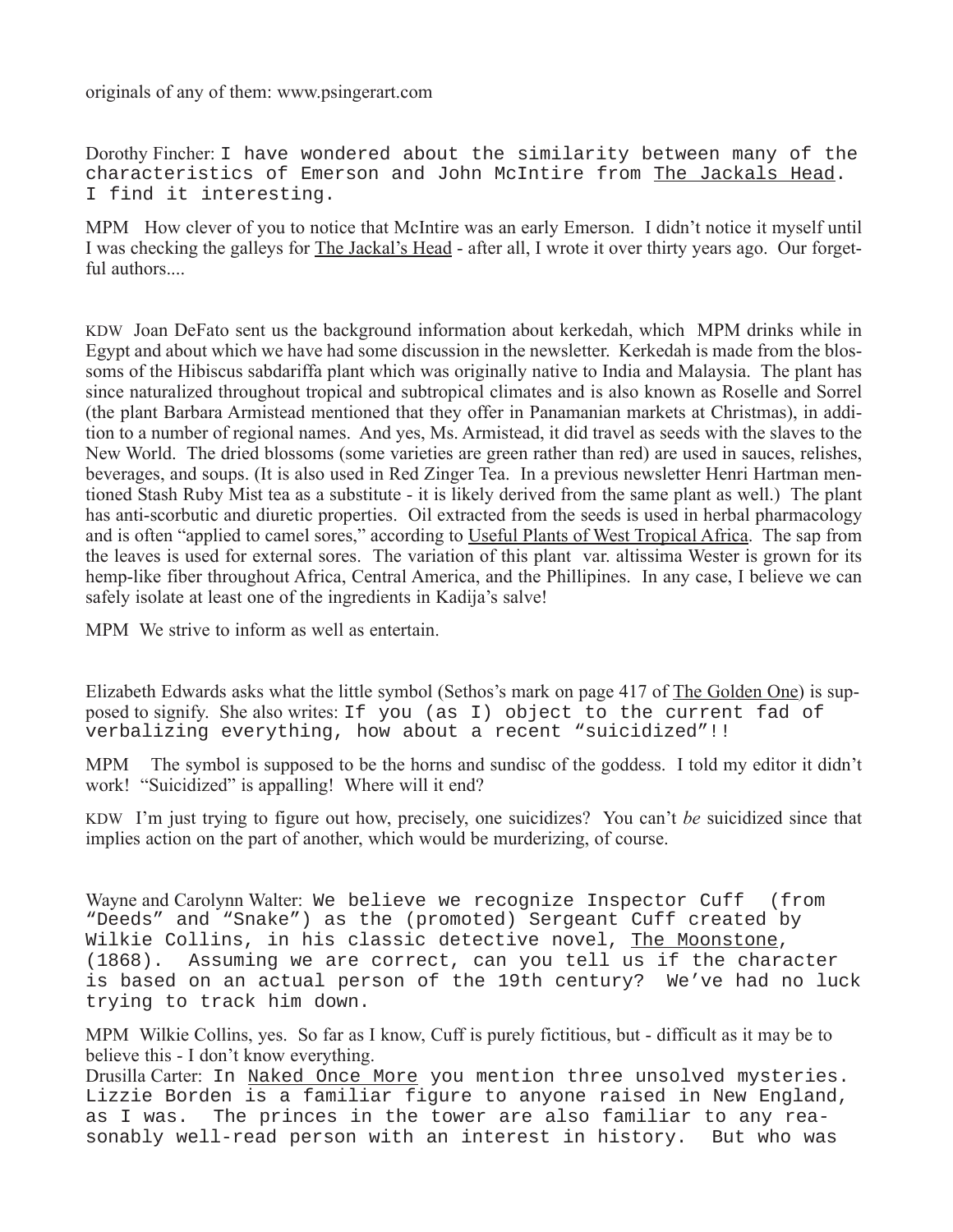"the guy who went back into the house to get his umbrella and vanished off the face of the earth?"

MPM Intense cogitation failed to resurrect the memory, so I resorted to a friend of mine who got back to me within an hour. The friend is Daniel Stashower, author of (among other books) a great bio of Arthur Conan Doyle - and the answer is: In the short story ,"The Problem of Thor Bridge" (in Conan Doyle's The Casebook of Sherlock Holmes) Dr. Watson mentions his famous despatch box, which contains memoranda about such cases as that of "Mr. James Phillimore, who went back...." I didn't make it up; Conan Doyle did, and I have no shame about borrowing from him.

Jennie Grant: You changed audio publishers and the confounded idiots abridged your book! Next time, please don't allow an abridgement. Barbara Rosenblat is a superb narrator, but if she has changed publishers, find a new narrator. It would be very difficult to get used to a new narrator, but listening to an abridged version is unthinkable.

MPM The full length audio of The Golden One will be available - as always - from Recorded Books, read by Barbara Rosenblat, in August. They are slow. We are waiting for it as eagerly as you. I wouldn't let anyone but Barbara do the real version; I hate abridged books in any form, but my publisher has those rights.

KDW Short lesson in publishing: the rights to publish an audio abridgement often belong to the publisher who actually drafts the abridgement, hires the reader, tapes the novel, and then releases it simultaneously with the book. On the other hand, MPM, who owns the rights to the unabridged version, has always insisted that the first full length audio be read by Barbara Rosenblat.

KDW Thank you so much, Joyce Koontz, for the recipes from Larousse Gastronomique for leftover camel parts. ("Larousse" is France's attempt at The National Center for Biotechnology Information Taxonomy Database's Joy of Cooking. Looking to create a culinary classic with that bit of endangered Kalahari Aye Aye, or perhaps you'd like to incorporate the Chlamydomonas reinhardtii bacteria into your cream for a more piquant flavor? Look no further!) I had planned to simply simmer the camel's feet in a soup, but now I can make Pieds de Chameau a la Vinaigrette: "Soak the feet of a young camel. Cook them in a White court bouillon in the same way as for calf's feet. Drain them. Serve with Vinaigrette sauce." Sort of pickled pigs feet Arabian style. Now, if I can just get the camel to cooperate...

He believed in the Good, in the balance of things, and in an eventual, tremendous pay-day. Elizabeth Bowen, Making Arrangements

### AND THEN THERE WERE NINE... KDW

Recall that Agatha Christie mystery Ten Little Indians? I certainly do. Daily. You see, I have been raising ducklings. I suppose in order for that apparent non-sequitor to make sense I should begin at the beginning, when my mother discovered a little tub of 28 eggs, neatly cradled in downy feathers and dried grass, upon her doorstep. Twenty eight potential foundlings. She took them in. Then she went to retrieve her incubator from the jumble in the attic where it had sat, dusty and unused, for over twenty years. This is where I come in. For years I had asked to borrow that incubator; I fondly remembered raising geese and ducks as a child and wanted to raise just ONE goose. However, it is like using your fingers to pry an oyster open for its pearl to get my mother to relinquish anything that was of any use at any time in her life. Nonetheless, rather like the oyster farmer intent upon retrieving the pearl, I knew I simply needed the right tool. My father. I waited until my mother was out of town for a week and mentioned to him that I had noticed an incubator cluttering up the attic, which I'd be glad to take off his hands. ( And after